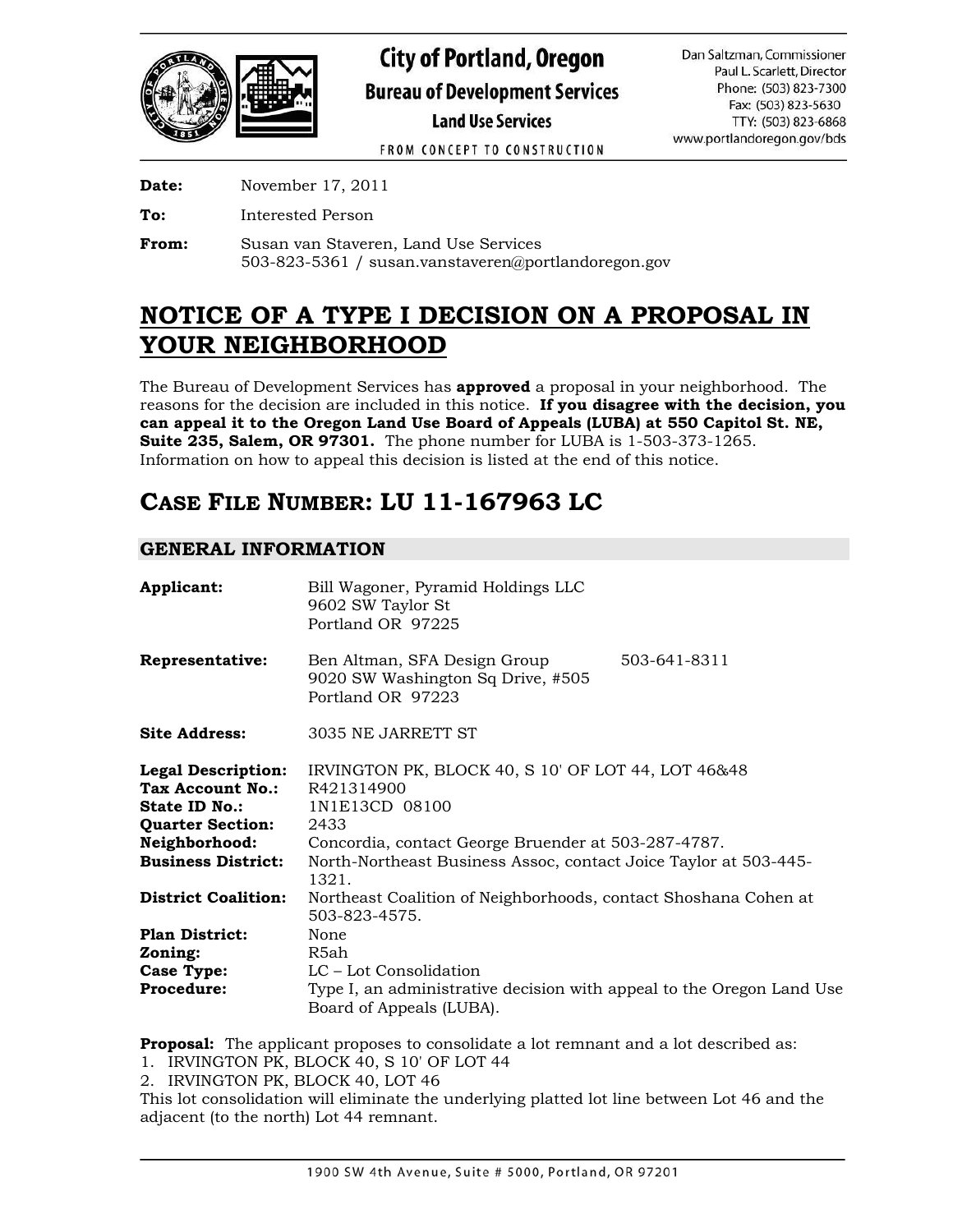*After this lot consolidation is recorded, the applicant plans to reconfigure the consolidated parcel and the adjacent lot to the south (*IRVINGTON PK, BLOCK 40, LOT 48*), which is under the same ownership, through a separate pending Property Line Adjustment (11-167969 PR). The Property Line Adjustment would result two lots that are 50' wide x 60' deep.* 

**Relevant Approval Criteria:** In order to be approved, this proposal must comply with the approval criteria of Title 33. The relevant approval criteria are found in **Zoning Code Section 33.675.300, Lot Consolidation Standards**.

## **ANALYSIS**

**Site and Vicinity:** The subject property is a corner lot with frontage along NE 31<sup>st</sup> Avenue and NE Jarrett Street. Both of these streets are improved with paved roadways, curbs, planter areas, and sidewalks. An unpaved alley borders the west lot line. The site is developed with a one and a half story house and detached garage. The owner has applied for a demolition permit to remove these structures. There is a large fir tree on the NE corner of the site. The surrounding residential area consists of single dwelling and a few duplex homes primarily between one and two stories.

**Zoning:** The site is situated in a **Single Dwelling Residential 5,000** (R5) zone. *The singledwelling zones are intended to preserve land for housing and to provide housing opportunities for individual households.* 

The site also has **Alternative Design Density** (a) and **Aircraft Landing** (h) overlay designations.

*The purpose of the Alternative Design Density Overlay Zone is to focus development on vacant sites, preserve existing housing and encourage new development that is compatible with and supportive of the positive qualities of residential neighborhoods. The concept for the zone is to allow increased density for development that meets additional design compatibility requirements.* 

*The Aircraft Landing Overlay Zone provides safer operating conditions for aircraft in the vicinity of Portland International Airport by limiting the height of structures, vegetation, and construction equipment.* 

**Land Use History:** City records indicate there are no prior land use reviews for this site.

**Agency Review:** Several Bureaus have responded to this proposal with no concerns.

**Neighborhood Review:** A **Notice of Proposal in Your Neighborhood** was mailed on **September 27, 2011**. Six letters were submitted to the City noting concerns about the proposed demolition and future new development here – particularly neighborhood compatibility, quality, design, scale, and parking.

*Staff response: These letters have been forwarded to the applicant to foster direct communication between the property owner and the neighbors. The Lot Consolidation approval criteria do not address future development at this site.* 

## **ZONING CODE APPROVAL CRITERIA**

**33.675.300 Lot Consolidation Standards A lot consolidation must meet the following standards:** 

- **A. Lots. Consolidated lots must meet the standards of Chapters 33.605 through 33.615, with the following exceptions:** 
	- **1. Lot dimension standards.**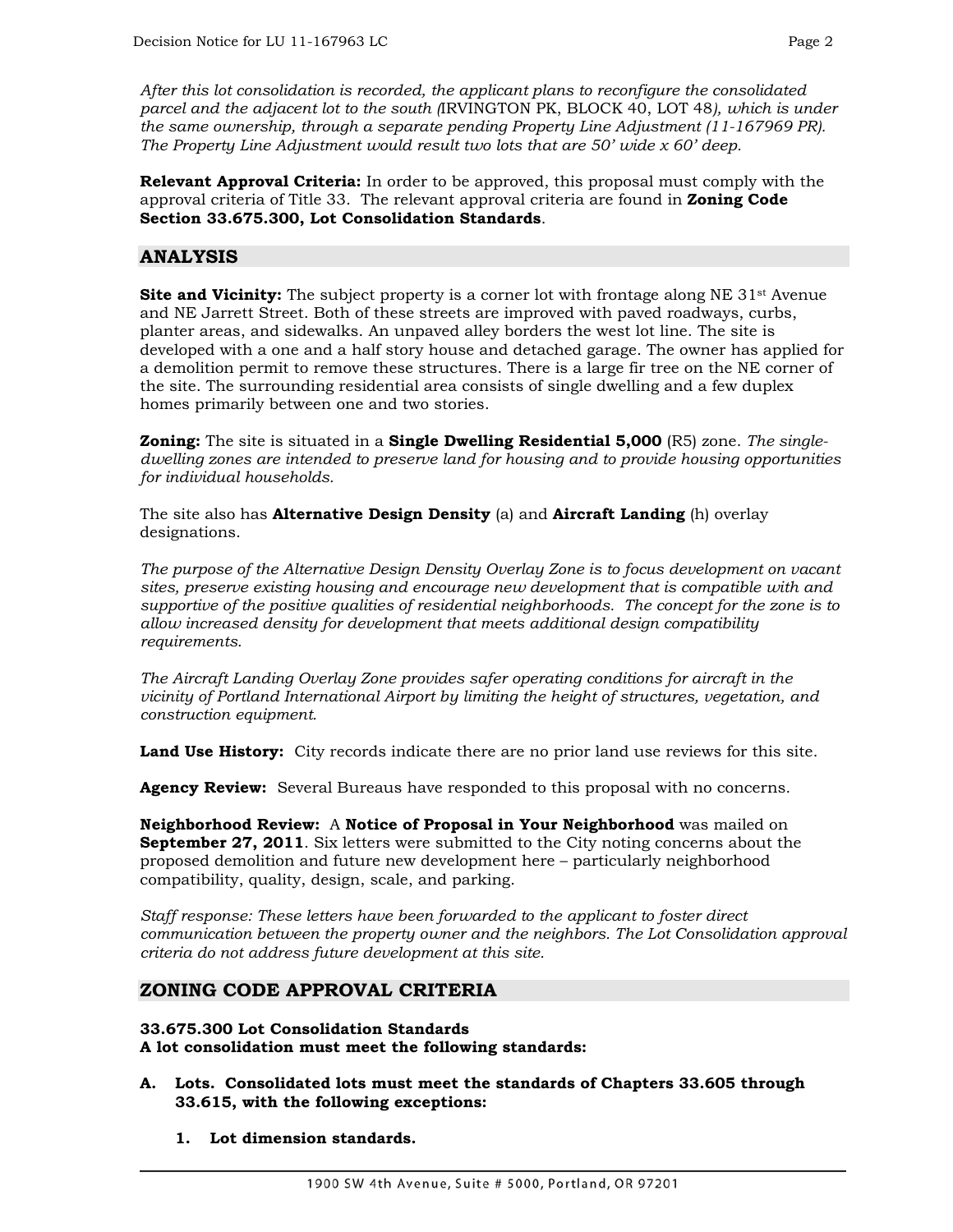- **a. Minimum lot area. If the area of the entire lot consolidation site is less than that required of new lots, the lot consolidation site is exempt from minimum lot area requirements;**
- **b. Maximum lot area. If any of the lots within the lot consolidation site are larger than the maximum lot area allowed, the lot consolidation site is exempt from maximum lot area requirements;**
- **c. Minimum lot width. If the width of the entire lot consolidation site is less than that required of new lots, the lot consolidation site is exempt from minimum lot width requirements;**
- **d. Minimum front lot line. If the front lot line of the entire lot consolidation site is less than that required of new lots, the lot consolidation site is exempt from minimum front lot line requirements;**
- **e. Minimum lot depth. If the depth of the entire lot consolidation site is less than that required of new lots, the lot consolidation site is exempt from minimum lot depth requirements.**

**Findings:** The site is in the R5 zone. Standards 1.a through 1.e are exemptions that are related to the required lot dimensions that are allowed to the standards of Chapters 33.605 through 33.615. Table 610-2 of the Zoning Code list the following lot dimensions for **new** lots R5 zone:

|                                   | <b>R5 Zone Requirement</b> | Lot $1$<br>(after consolidation) |
|-----------------------------------|----------------------------|----------------------------------|
| Minimum Lot Area (square feet)    | 3,000                      | 3.500                            |
| Maximum Lot Area (square feet)    | 8.500                      |                                  |
| Minimum Lot Width $(1)(2)$ (feet) | 40                         | $35**$                           |
| Minimum Front Lot Line (feet)     | 30                         | $35**$                           |
| Minimum Lot Depth (feet)          | 55                         | 100                              |

1. See 33.930.100 Measuring Lot Widths.

2. The lot consolidation site is less than the required minimum width for new lots. Therefore, per exemption c above, the lot consolidation site is exempt from the minimum lot width standard of 33.610.

With the exemption as noted in footnote 2 above, the proposed consolidated lot meets the applicable standards of 33.605 – 33.615.

#### **2. Maximum density. If the consolidation brings the lot consolidation site closer to conformance with maximum density requirements, the consolidation does not have to meet maximum density requirements;**

**Findings:** This site currently contains two historically platted lots and a lot remnant. The applicant has provided deed information to show that these are legal lots of records. In the current configuration, prior to this Lot Consolidation or any line movement at this site, per Portland Zoning Code Table 110-6, Parcel 1 (Lot 46 plus the southerly 10 feet of Lot 44) could be developed at any time with a new single-dwelling house. Lot 48 could be developed with a new house 5 years from the date the house demolition at this site receives final inspection. Maximum density will not change with this Lot Consolidation and so this standard is met.

#### **3. Lots without street frontage. If the lot consolidation consolidates lots that do not have street frontage with a lot that has street frontage, the consolidation does not have to meet minimum density and maximum lot area requirements;**

**Findings:** The lot consolidation will consolidate Lot 46 and the south 10 feet of Lot 44. This lot and lot remnant each have street frontage, so this standard does not apply.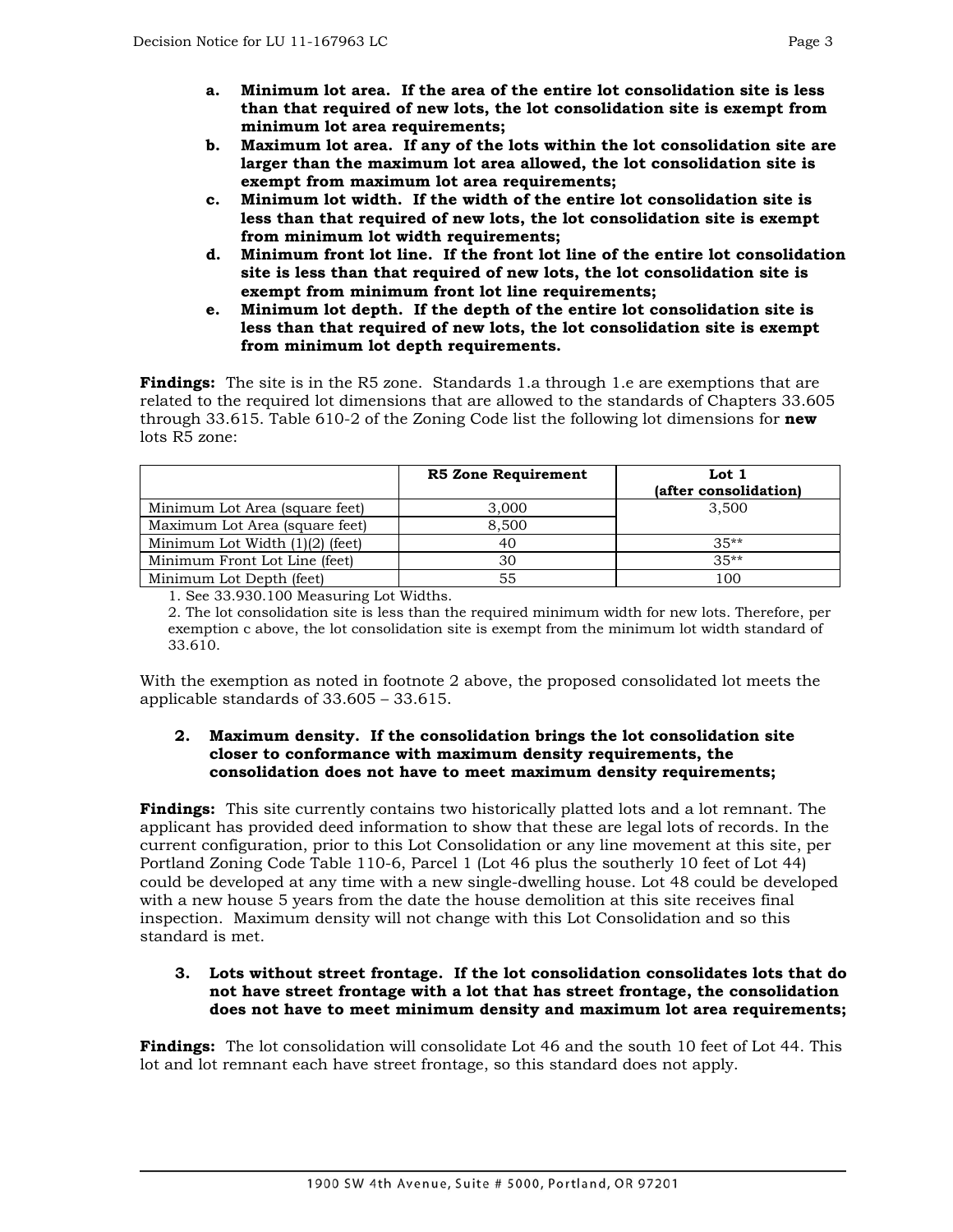#### **4. Through lots. If any of the existing lots within the lot consolidation site are through lots with at least one front lot line abutting an arterial street, then the consolidated lot may be a through lot;**

**Findings:** None of the existing lots are through lots; nor is the proposed consolidated Parcel 1. Therefore, this standard does not apply.

#### **5. Split zoning. If any of the existing lots within the lot consolidation site are in more than one base zone, then the consolidated lot may be in more than one base zone.**

**Findings:** This site contains only one zoning designation; therefore the consolidated lot will not have split zoning. Accordingly, this standard does not apply.

#### **B. Conditions of land use approvals. Conditions of land use approvals continue to apply, and must be met.**

**Findings:** No prior land use conditions apply to this site. As such, this criterion does not apply.

## **DEVELOPMENT STANDARDS**

Unless specifically required in the approval standards listed above, this proposal does not have to meet the development standards in order to be approved during this review process. The plans submitted for a building or zoning permit must demonstrate that all development standards of Title 33 can be met, or have received an Adjustment or Modification via a land use review prior to the approval of a building or zoning permit.

## **CONCLUSIONS**

The applicant proposes to consolidate historic IRVINGTON PK, BLOCK 40, S 10' OF LOT 44 and LOT 46. No City Bureaus raised objection to the proposal.

As discussed above, the requested lot consolidation has been reviewed and shown to be able to meet all the applicable standards. Therefore, the request should be approved.

## **ADMINISTRATIVE DECISION**

Approval of a Lot Consolidation to create one parcel of historic LOT 46 and the lot remnant comprised of the South 10 feet of LOT 44 of IRVINGTON PK, BLOCK 40, as illustrated by Exhibit C.1, signed and dated November 1O, 2011.

### **Staff Planner: Susan van Staveren**

**Decision rendered by: \_\_\_\_\_\_\_\_\_\_\_\_\_\_\_\_\_\_\_\_\_\_\_\_\_\_\_\_\_\_\_\_\_\_\_\_\_\_\_\_\_\_ on November 14, 2011** 

By authority of the Director of the Bureau of Development Services

### **Decision mailed November 17, 2011**

**About this Decision.** This land use decision is **not a permit** for development. **THE SIGNED FINAL PLAT MUST BE RECORDED WITH MULTNOMAH COUNTY DEED RECORDS WITHIN 90 DAYS OF THE DATE OF THIS DECISION by February 10, 2012 OR THIS DECISION WILL BECOME NULL AND VOID.** Permits may be required prior to any work. Contact the Development Services Center at 503-823-7310 for information about permits.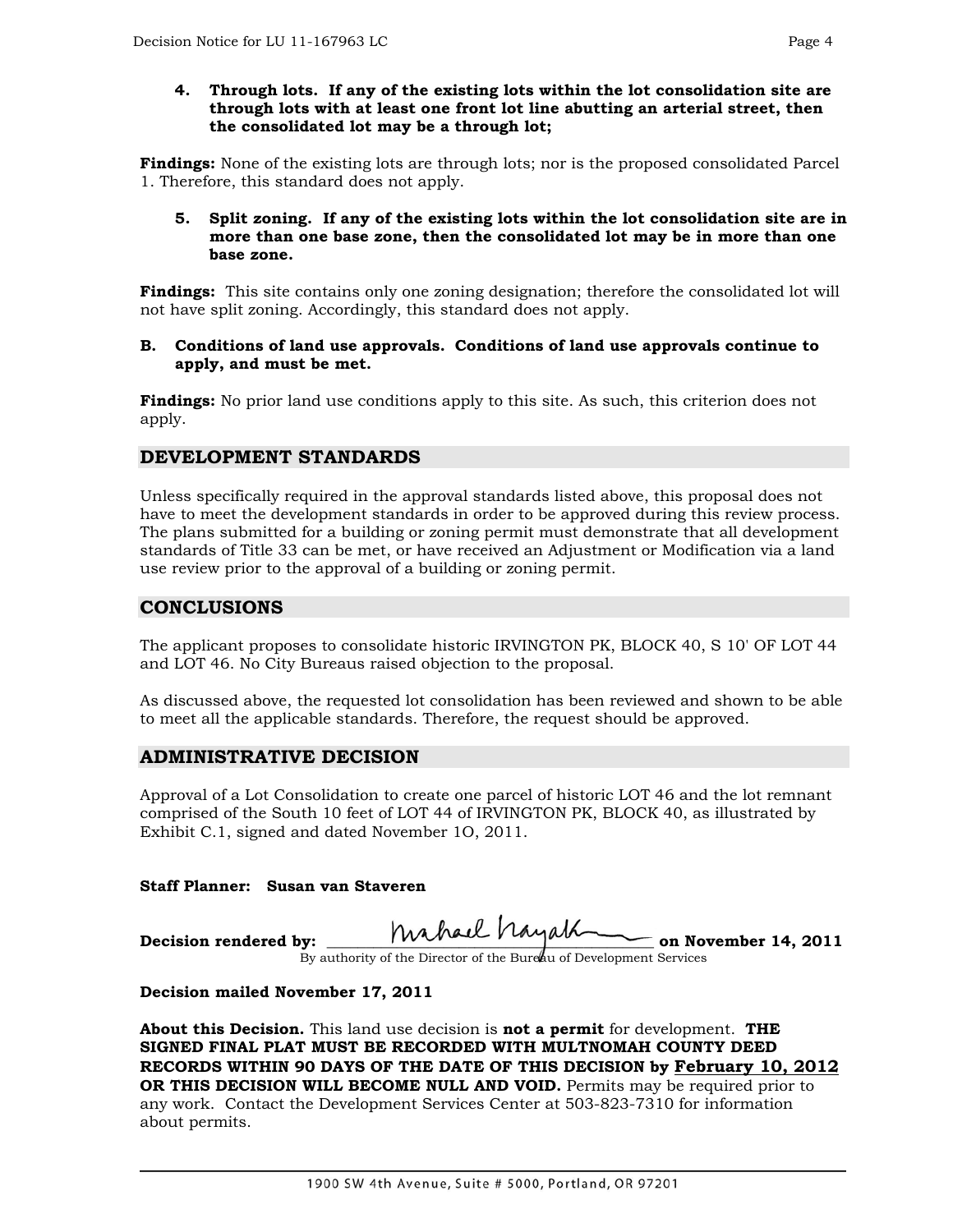**Procedural Information.** The application for this land use review was submitted on August 17, 2011, and was determined to be complete on **September 21, 2011**.

*Zoning Code Section 33.700.080* states that Land Use Review applications are reviewed under the regulations in effect at the time the application was submitted, provided that the application is complete at the time of submittal, or complete within 180 days. Therefore this application was reviewed against the Zoning Code in effect on September 21, 2011.

*ORS 227.178* states the City must issue a final decision on Land Use Review applications within 120-days of the application being deemed complete. The 120-day review period may be waived or extended at the request of the applicant. In this case, **the 120 days will expire on: January 19, 2012.**

**Some of the information contained in this report was provided by the applicant.** As required by Section 33.800.060 of the Portland Zoning Code, the burden of proof is on the applicant to show that the approval criteria are met. The Bureau of Development Services has independently reviewed the information submitted by the applicant and has included this information only where the Bureau of Development Services has determined the information satisfactorily demonstrates compliance with the applicable approval criteria. This report is the decision of the Bureau of Development Services with input from other City and public agencies.

**Conditions of Approval.** If approved, this project may be subject to a number of specific conditions, listed above. Compliance with the applicable conditions of approval must be documented in all related permit applications. Plans and drawings submitted during the permitting process must illustrate how applicable conditions of approval are met. Any project elements that are specifically required by conditions of approval must be shown on the plans, and labeled as such.

These conditions of approval run with the land, unless modified by future land use reviews. As used in the conditions, the term "applicant" includes the applicant for this land use review, any person undertaking development pursuant to this land use review, the proprietor of the use or development approved by this land use review, and the current owner and future owners of the property subject to this land use review.

**This decision, and any conditions associated with it, is final.** It may be appealed to the Oregon Land Use Board of Appeals (LUBA), within 21 days of the date the decision is mailed, as specified in the Oregon Revised Statute (ORS) 197.830. Among other things, ORS 197.830 requires that a petitioner at LUBA must have submitted written testimony during the comment period for this land use review. You may call LUBA at 1-503-373-1265 for further information on filing an appeal.

The file and all evidence on this case are available for your review by appointment only. Please call the Request Line at our office, 1900 SW Fourth Avenue, Suite 5000, phone 503- 823-7617, to schedule an appointment. I can provide some information over the phone. Copies of all information in the file can be obtained for a fee equal to the cost of services. Additional information about the City of Portland, city bureaus, and a digital copy of the Portland Zoning Code is available on the internet at [www.portlandonline.com](http://www.portlandonline.com/).

#### **Recording the Final Plat. The signed plat must be recorded by the applicant with the County Deed Records within 90 days following approval by Bureau of Development Services or the approval will be null and void.**

For further information on recording, please call the County Recorder at 503-988-3034. For further information on your recording documents please call the Bureau of Development Services Land Use Services Division at 503-823-0625.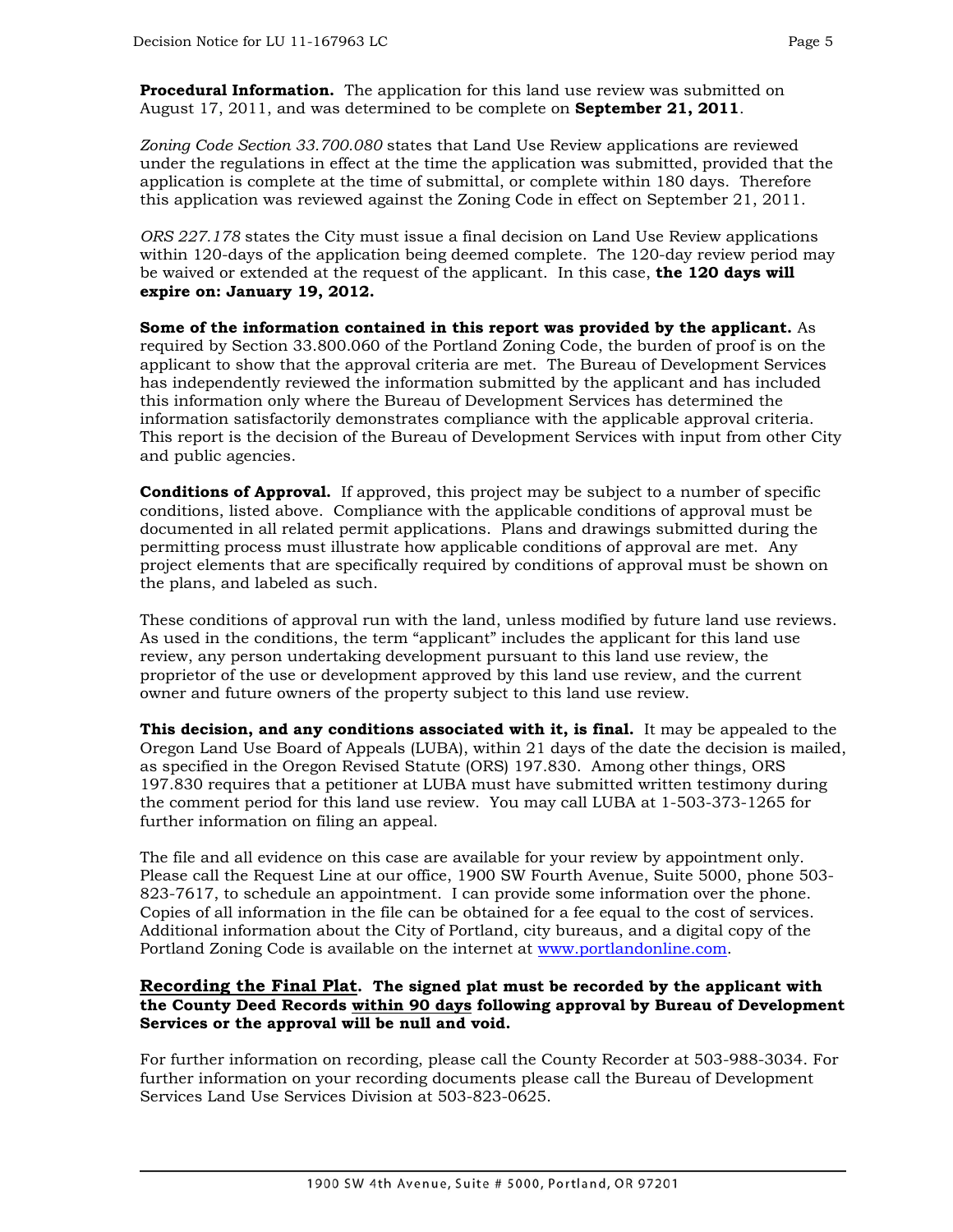#### NOT ATTACHED UNLESS INDICATED

- A. Applicant's Statement
	- 1. Narrative
	- 2. Title Reports
	- 3. Legal Descriptions
	- 4. Original Submittal Information
	- 5. Revised Submittal plans submitted September 21, 2011
- B. Zoning Map (attached)
- C. Plans/Drawings:
	- 1. Approved Plat (attached)
- D. Notification information:
	- 1. Mailing list
	- 2. Mailed notice
- E. Agency Responses
	- 1. Water Bureau
- F. Correspondence and major concerns expressed:
	- 1. David Kirchmeir, rcvd. Oct 6, re: building quality and design.
	- 2. Kathryn Sundermann, rcvd Oct 11, re: density, tree on lot and notification.
	- 3. Kenneth and Donna Jacobs, rcvd Oct 13, re: neighborhood compatibility, scale, offstreet parking.
	- 4. Amy Young, rcvd. Oct, 25, re: impact of development, parking/driveways.
	- 5. George M. Bruender, Land Use Chair/Concordia Neighborhood Association, rcvd. October 24 via email and Oct 25, 2011 via mail, re: concerns about new home design, demolition process, communication with owner, parking/safety.
	- 6. Eric Scholtes and Natasha Risotto, rcvd. October 27, 2011, re: demolition, new home design/compatibility, communication with owner.
- G. Other:
	- 1. Original LU Application
	- 2. Site History Research
	- 3. Letter to applicant re: incomplete application
	- 4. Emails and other correspondence to/from applicant re: plat corrections

**The Bureau of Development Services is committed to providing equal access to information and hearings. Please notify us no less than five business days prior to the event if you need special accommodations. Call 503-823-7300 (TTY 503-823-6868).**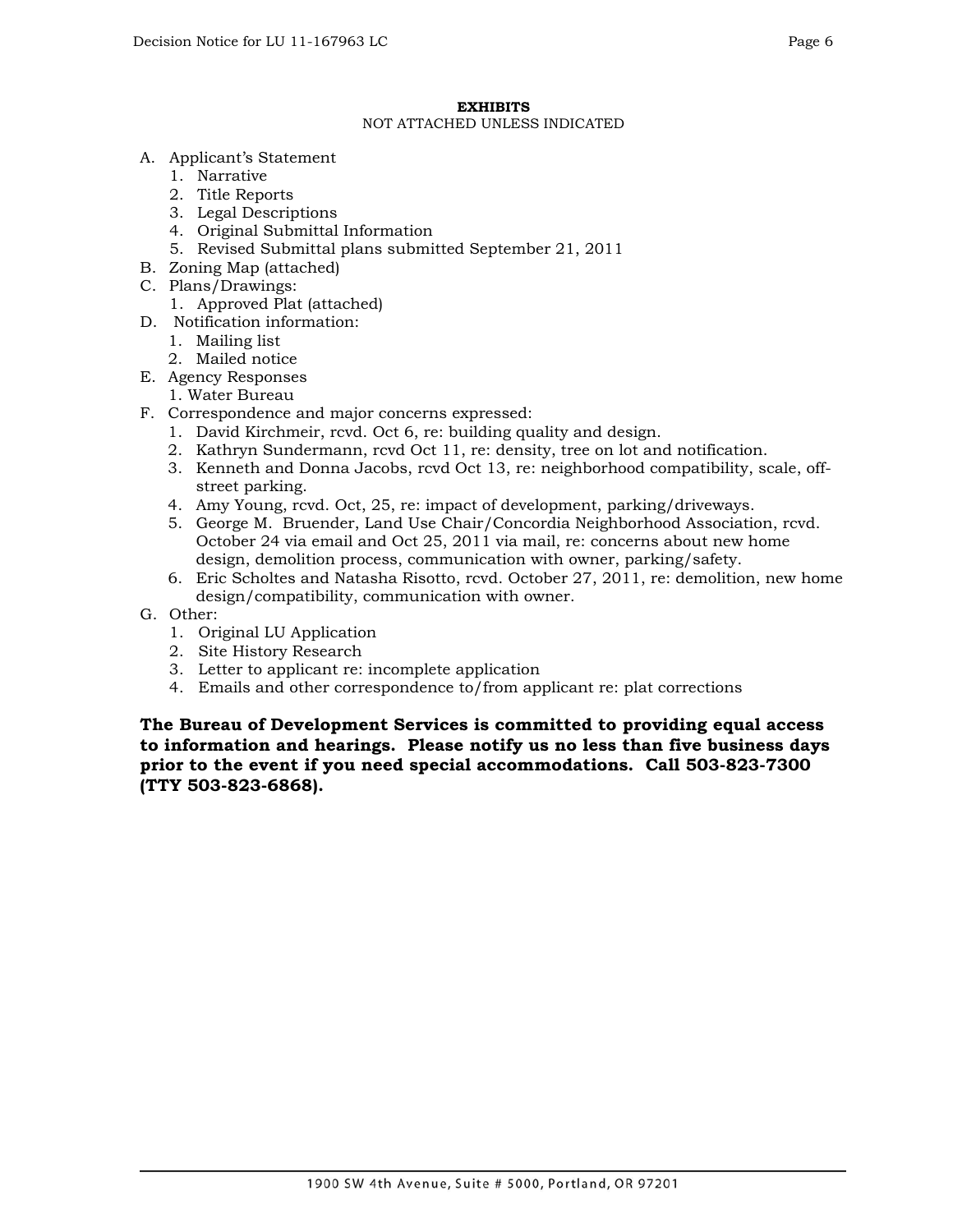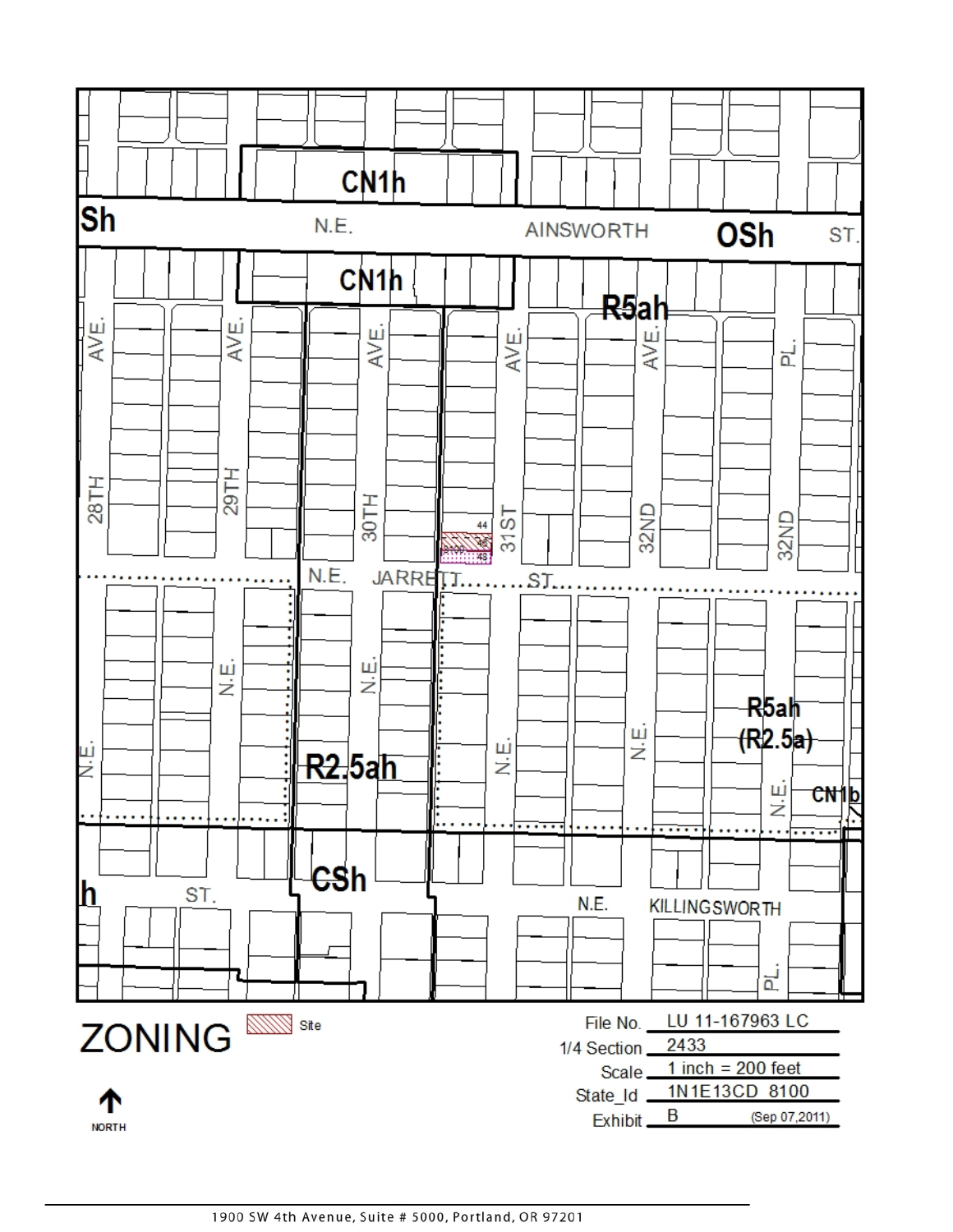

1900 SW 4th Avenue, Suite # 5000, Portland, OR 97201